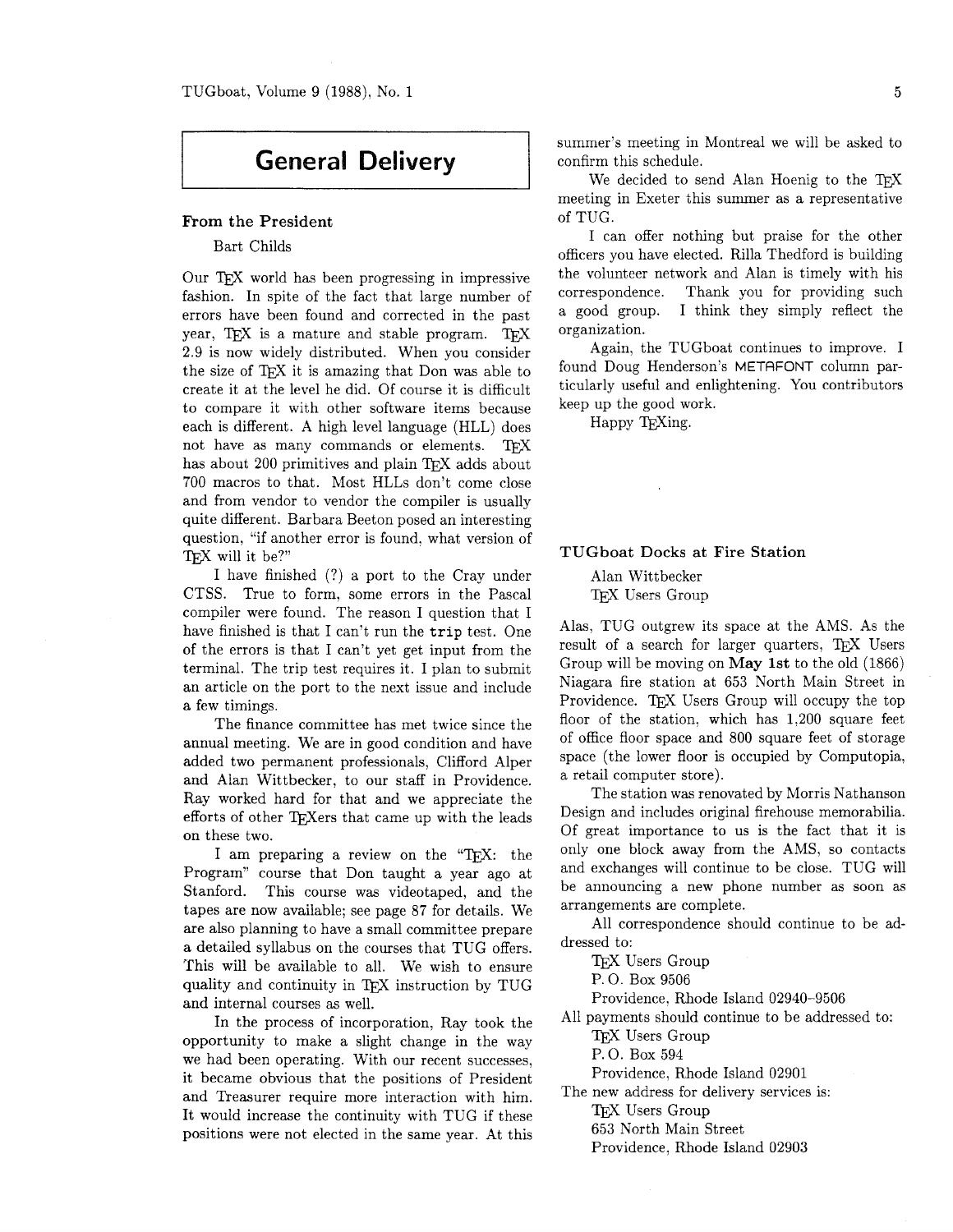## Donald E. Knuth Scholarship

Marie McPartland-Conn and Doris Hsia were honored at the 1987 Annual Meeting, University of Washington, Seattle, as the 1987 Scholarship Winners. They have volunteered to serve on the 1988 selection committee.

We are pleased to announce the Third Annual "Donald E. Knuth Scholarship" competition. Once again this year two Scholarships will be awarded. The awards consists of an all-expense-paid trip to TUG'S 1988 Annual Meeting and the Short Course offered immediately following the meeting. Funding for one of the scholarships will be provided by ArborText, Inc., Ann Arbor, Michigan, and for the other, by the TEX Users Group. The competition is open to all 1988 TUG members holding support positions that are secretarial. clerical or editorial in nature.

To enter the competition, applicants should submit to the Scholarship Committee by May 13, 1988, the input file and final TEX output of a project that displays originality, knowledge of  $T_F X$ , and good TFX nique. The project may make use of a macro package, either a public one such as IAT<sub>F</sub>X or one that has been developed locally; such a macro package should be identified clearly. Such features as sophisticated use of math mode, of macros that require more than "filling in the blanks", or creation and use of new macros will be taken as illustrations of the applicant's knowledge. Along with the files, each applicant should submit a letter stating his/her job title, with a brief description of duties and responsibilities, and affirming that he/she will be able to attend the Annual Meeting and Short Course at McGill University, Montréal, Canada, August 22-24, 1988.

Selection of the scholarship recipient will be based on the TFX sample. Judging will take place May 14- June 13, and the winner will be notified by mail after June 14.

The Scholarship Committee consists of Marie McPartland-Conn, chairperson; Doris Hsia, Stanford University; and Alan Wittbecker, TEX Users Group. All applications should be submitted to the Committee at the following address:

Marie McPartland-Conn Henco Software 100 Fifth Ave. Waltham, MA 02054

# Notes from the Editor

### Barbara Beeton

A few recent inquiries from readers have pointed out that (1) some people out there really do read TUGboat, and (2) some features your editor thought obvious really aren't obvious at all. So, here are some random notes on what to look for, and where.

Addresses of all authors, officers, steering committee members and others mentioned in significant capacities in an issue are given in the "best" form available starting on the next recto page after the title page. Starting with this issue, we're sending proof of the address list as well as proof of each article to the author for verification before it's published.

Cover  $3$ —that's the inside back cover—is an extra-charge option for advertisers, but if TUG has something particularly important to announce, cover 3 will be reserved for that. Cover **3** of issue 8#3 contained the first announcement of the 1988 Annual Meeting, to be held at McGill University in Montréal from August 22-24. The meeting is also listed in the Calendar, and both the announcement (Call for Papers) and the Calendar are listed in the contents on the back cover. So the several inquiries, "When and where is this year's meeting?" tell me that something's just not getting through; we'll try harder to make this information more prominent, and suggestions for how to do it are welcome.

Suggestions for anything relevant to the present or future contents of TUGboat are welcome, of course. Editorial information, including the next issue's deadline (also in the Calendar) and the names of Associate Editors for various topics, is on the back of the title page, facing the address list. Addresses for the TUG office, including the street address (for express shipments that can't be delivered to a post office box) are given with the general TUG information on the inside front cover, and addresses of the various editors are included in the aforementioned address list.

The rapid growth of TUG'S membership and continuing demand for back issues of TUGboat has made reprinting necessary. Some issues and full volumes have been reproduced from printed issues rather than from the original camera copy. This means that the statement "... can be taken as representative of the output.. . " is not necessarily true. Volumes 7 and 8 (all issues bound together) and some copies of issues 7#1 and 8#1 that were